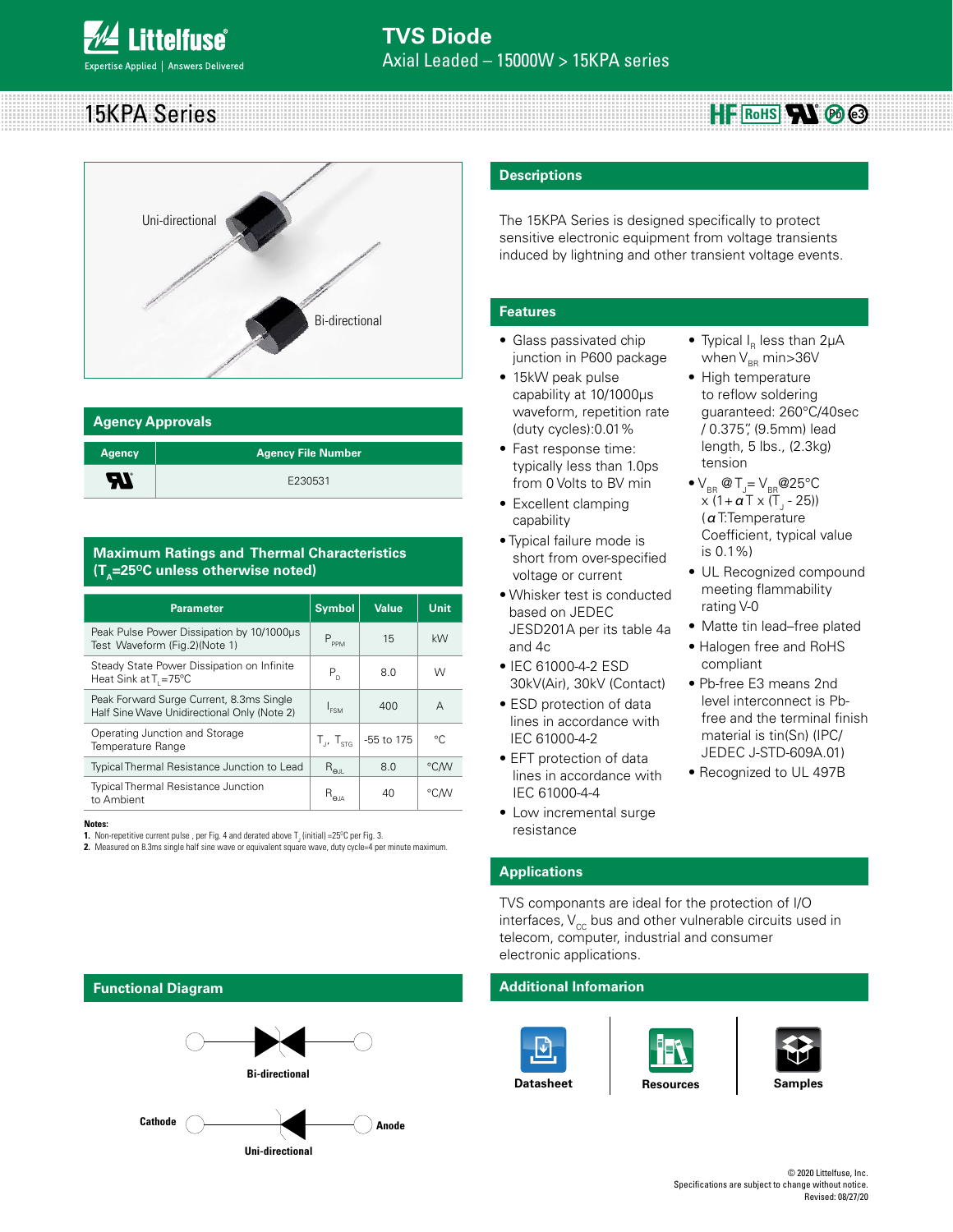

## Axial Leaded – 15000W > 15KPA series **TVS Diode**

<u> 11. januar - Januar Jacobson, francuski fizik eta idazlea (h. 1878).</u>

| Electrical Characteristics (T <sub>A</sub> =25°C unless otherwise noted) |                               |                                                               |                                                                                   |            |                                     |                                                |                                                                  |                                                                           |                                                |
|--------------------------------------------------------------------------|-------------------------------|---------------------------------------------------------------|-----------------------------------------------------------------------------------|------------|-------------------------------------|------------------------------------------------|------------------------------------------------------------------|---------------------------------------------------------------------------|------------------------------------------------|
| Part<br><b>Number</b><br>(Uni)                                           | Part<br><b>Number</b><br>(Bi) | <b>Reverse Stand</b><br>off Voltage V <sub>R</sub><br>(Volts) | <b>Breakdown</b><br>Voltage V <sub>RR</sub><br>(Volts) $\circledR$ I <sub>T</sub> |            | <b>Test</b><br><b>Current</b><br>ı, | <b>Maximum</b><br>Peak<br><b>Pulse Current</b> | <b>Maximum</b><br><b>Reverse</b><br><b>Leakage</b><br>$I_R @V_R$ | <b>Maximum</b><br><b>Clamping</b><br><b>Voltage</b><br>$V_c \circ I_{PP}$ | <b>Agency</b><br><b>Recognition</b><br>$\Xi V$ |
|                                                                          |                               |                                                               | <b>MIN</b>                                                                        | <b>MAX</b> | (mA)                                | $I_{\text{pp}}$ (A)                            | $(\mu A)$                                                        | (V)                                                                       |                                                |
| 15KPA17A                                                                 | 15KPA17CA                     | 17                                                            | 18.99                                                                             | 20.79      | 50                                  | 515.4                                          | 5000                                                             | 29.3                                                                      | $\times$                                       |
| 15KPA18A                                                                 | 15KPA18CA                     | 18                                                            | 20.11                                                                             | 22.01      | 50                                  | 488.7                                          | 5000                                                             | 30.9                                                                      | X                                              |
| 15KPA20A                                                                 | 15KPA20CA                     | 20                                                            | 22.34                                                                             | 24.46      | 20                                  | 440.2                                          | 1500                                                             | 34.3                                                                      | $\mathsf X$                                    |
| 15KPA22A                                                                 | 15KPA22CA                     | 22                                                            | 24.57                                                                             | 26.91      | 10                                  | 407.0                                          | 500                                                              | 37.1                                                                      | Χ                                              |
| 15KPA24A                                                                 | 15KPA24CA                     | 24                                                            | 26.81                                                                             | 29.35      | 5                                   | 371.0                                          | 150                                                              | 40.7                                                                      | $\times$                                       |
| 15KPA26A                                                                 | 15KPA26CA                     | 26                                                            | 29.04                                                                             | 31.80      | 5                                   | 343.2                                          | 50                                                               | 44.0                                                                      | X                                              |
| 15KPA28A                                                                 | 15KPA28CA                     | 28                                                            | 31.28                                                                             | 34.24      | 5                                   | 317.9                                          | 25                                                               | 47.5                                                                      | $\mathsf X$                                    |
| 15KPA30A                                                                 | 15KPA30CA                     | 30                                                            | 33.51                                                                             | 36.70      | 5                                   | 297.8                                          | 15                                                               | 50.7                                                                      | $\mathsf X$                                    |
| 15KPA33A                                                                 | 15KPA33CA                     | 33                                                            | 36.9                                                                              | 40.4       | 5                                   | 276.1                                          | $\overline{2}$                                                   | 54.7                                                                      | Χ                                              |
| 15KPA36A                                                                 | 15KPA36CA                     | 36                                                            | 40.2                                                                              | 44.0       | 5                                   | 252.5                                          | $\overline{2}$                                                   | 59.8                                                                      | X                                              |
| 15KPA40A                                                                 | 15KPA40CA                     | 40                                                            | 44.7                                                                              | 48.9       | 5                                   | 229.5                                          | $\overline{2}$                                                   | 65.8                                                                      | $\mathsf X$                                    |
| 15KPA43A                                                                 | 15KPA43CA                     | 43                                                            | 48.0                                                                              | 52.6       | 5                                   | 216.3                                          | $\overline{2}$                                                   | 69.8                                                                      | Χ                                              |
| 15KPA45A                                                                 | 15KPA45CA                     | 45                                                            | 50.3                                                                              | 55.0       | 5                                   | 207.4                                          | $\overline{2}$                                                   | 72.8                                                                      | $\mathsf X$                                    |
| 15KPA48A                                                                 | 15KPA48CA                     | 48                                                            | 53.6                                                                              | 58.7       | 5                                   | 194.3                                          | $\overline{2}$                                                   | 77.7                                                                      | $\times$                                       |
| 15KPA51A                                                                 | 15KPA51CA                     | 51                                                            | 57.0                                                                              | 62.4       | 5                                   | 182.1                                          | $\overline{2}$                                                   | 82.9                                                                      | X                                              |
| 15KPA54A                                                                 | 15KPA54CA                     | 54                                                            | 60.3                                                                              | 66.0       | 5                                   | 172.2                                          | $\overline{2}$                                                   | 87.7                                                                      | X                                              |
| 15KPA58A                                                                 | 15KPA58CA                     | 58                                                            | 64.8                                                                              | 70.9       | 5                                   | 161.0                                          | $\overline{2}$                                                   | 93.8                                                                      | $\times$                                       |
| 15KPA60A                                                                 | 15KPA60CA                     | 60                                                            | 67.0                                                                              | 73.4       | 5                                   | 155.0                                          | $\overline{2}$                                                   | 97.4                                                                      | X                                              |
| 15KPA64A                                                                 | 15KPA64CA                     | 64                                                            | 71.5                                                                              | 78.3       | 5                                   | 144.9                                          | $\overline{2}$                                                   | 104.2                                                                     | Χ                                              |
| 15KPA70A                                                                 | 15KPA70CA                     | 70                                                            | 78.2                                                                              | 85.6       | 5                                   | 132.9                                          | $\overline{2}$                                                   | 113.6                                                                     | Χ                                              |
| 15KPA75A                                                                 | 15KPA75CA                     | 75                                                            | 83.8                                                                              | 91.7       | 5                                   | 123.8                                          | $\overline{2}$                                                   | 122.0                                                                     | $\mathsf X$                                    |
| 15KPA78A                                                                 | 15KPA78CA                     | 78                                                            | 87.1                                                                              | 95.4       | 5                                   | 119.7                                          | $\overline{2}$                                                   | 126.1                                                                     | $\mathsf X$                                    |
| 15KPA85A                                                                 | 15KPA85CA                     | 85                                                            | 94.9                                                                              | 104.0      | 5                                   | 109.7                                          | $\overline{2}$                                                   | 137.6                                                                     | X                                              |
| 15KPA90A                                                                 | 15KPA90CA                     | 90                                                            | 100.5                                                                             | 110.1      | 5                                   | 103.7                                          | $\overline{2}$                                                   | 145.6                                                                     | X                                              |
| 15KPA100A                                                                | 15KPA100CA                    | 100                                                           | 111.7                                                                             | 122.3      | 5                                   | 93.6                                           | $\overline{2}$                                                   | 161.3                                                                     | X                                              |
| 15KPA110A                                                                | 15KPA110CA                    | 110                                                           | 122.9                                                                             | 134.5      | 5                                   | 84.5                                           | $\overline{2}$                                                   | 178.6                                                                     | X                                              |
| 15KPA120A                                                                | 15KPA120CA                    | 120                                                           | 134.0                                                                             | 146.8      | 5                                   | 78.5                                           | $\overline{2}$                                                   | 192.3                                                                     | $\times$                                       |
| 15KPA130A                                                                | 15KPA130CA                    | 130                                                           | 145.2                                                                             | 159.0      | 5                                   | 72.5                                           | $\overline{2}$                                                   | 208.3                                                                     | X                                              |
| 15KPA150A                                                                | 15KPA150CA                    | 150                                                           | 167.6                                                                             | 183.5      | 5                                   | 62.4                                           | $\overline{2}$                                                   | 241.9                                                                     | X                                              |
| 15KPA160A                                                                | 15KPA160CA                    | 160                                                           | 178.7                                                                             | 195.7      | 5                                   | 58.4                                           | $\overline{2}$                                                   | 258.6                                                                     | X                                              |
| 15KPA170A                                                                | 15KPA170CA                    | 170                                                           | 189.9                                                                             | 207.9      | 5                                   | 55.4                                           | $\overline{2}$                                                   | 272.7                                                                     | $\mathsf X$                                    |
| 15KPA180A                                                                | 15KPA180CA                    | 180                                                           | 201.1                                                                             | 220.1      | 5                                   | 52.3                                           | $\overline{2}$                                                   | 288.5                                                                     | X                                              |
| 15KPA200A                                                                | 15KPA200CA                    | 200                                                           | 223.4                                                                             | 244.6      | 5                                   | 47.3                                           | $\overline{2}$                                                   | 319.1                                                                     | X                                              |
| 15KPA220A                                                                | 15KPA220CA                    | 220                                                           | 245.7                                                                             | 269.1      | 5                                   | 42.4                                           | $\overline{2}$                                                   | 356.0                                                                     | X                                              |
| 15KPA240A                                                                | 15KPA240CA                    | 240                                                           | 268.1                                                                             | 293.5      | 5                                   | 39.3                                           | $\overline{2}$                                                   | 384.6                                                                     | X                                              |
| 15KPA260A                                                                | 15KPA260CA                    | 260                                                           | 290.4                                                                             | 318.0      | 5                                   | 36.2                                           | $\overline{2}$                                                   | 416.7                                                                     | Χ                                              |
| 15KPA280A                                                                | 15KPA280CA                    | 280                                                           | 312.8                                                                             | 342.4      | 5                                   | 33.2                                           | $\overline{2}$                                                   | 454.5                                                                     | $\times$                                       |

For bidirectional type having V<sub>a</sub> of 30 volts and less, the I<sub>a</sub> limit is double.<br>For parts without A, the V<sub>iss</sub> is ±10% and Vc is 5% higher than with A parts, the parts without A are currently available, but not recomme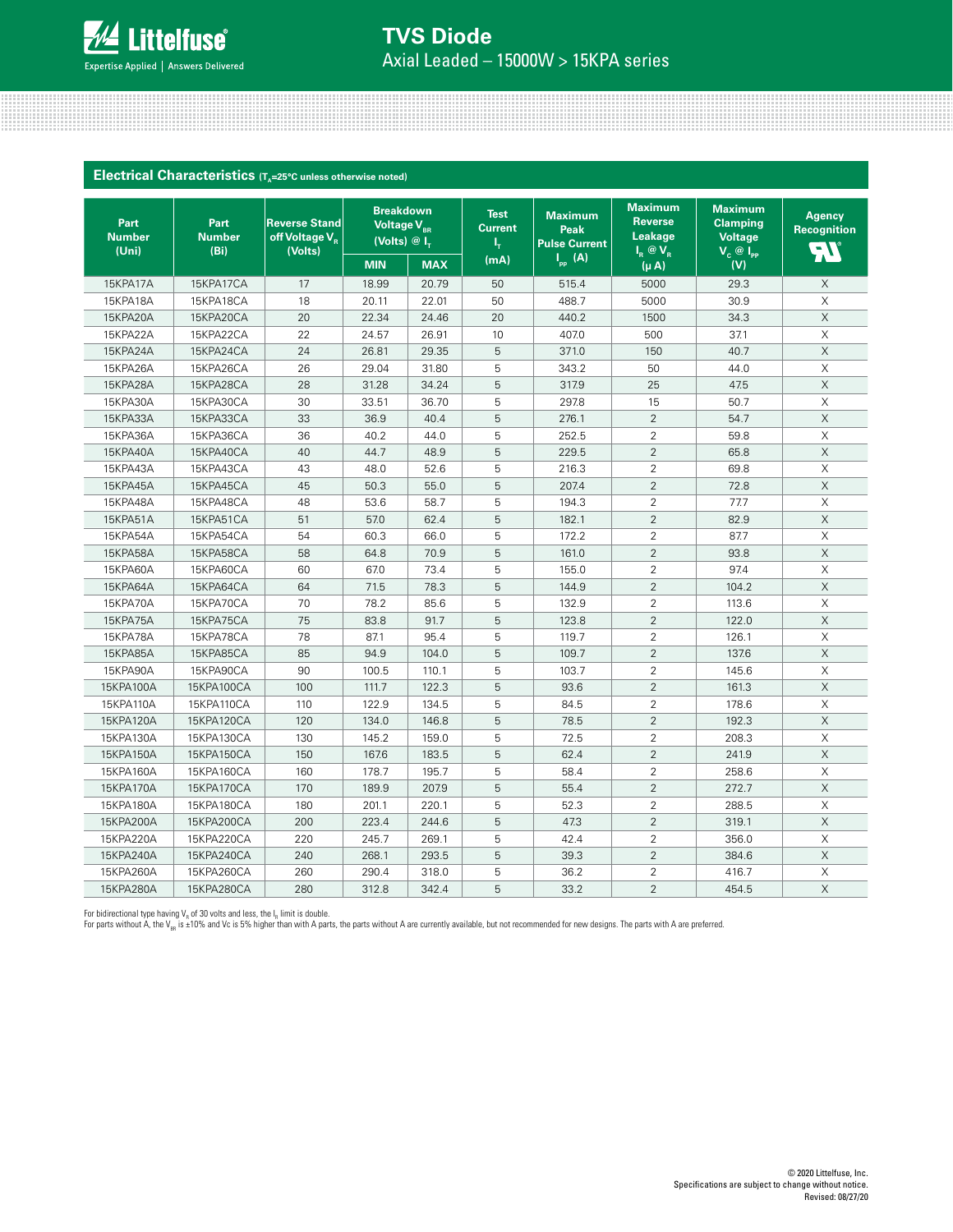

### **I-V Curve Characteristics**





**P<sub>PPM</sub> Peak Pulse Power Dissipation** -- Max power dissipation<br> **V<sub>R</sub>** Stand-off Voltage -- Maximum voltage that can be appl

- 
- **V<sub>R</sub> Stand-off Voltage** -- Maximum voltage that can be applied to the TVS without operation **V<sub>BR</sub>**<br>**V<sub>R</sub> Breakdown Voltage** -- Maximum voltage that flows though the TVS at a specified test c<br>**V<sub>C</sub> Clamping Voltage** - $\bm V_{_{\sf BR}}$  **Breakdown Voltage** -- Maximum voltage that flows though the TVS at a specified test current (I<sub>T</sub>)
- $\bm V_{\rm c}$  **Clamping Voltage** Peak voltage measured across the TVS at a specified Ippm (peak impulse current)
- $\mathbf{I}_{\mathbf{R}}^{\mathbf{R}}$  $_{\textrm{\tiny{R}}}$  **Reverse Leakage Current** -- Current measured at V<sub>R</sub>
- **Forward Voltage Drop for Uni-directional**



### Ratings and Characteristic Curves (T<sub>a</sub>=25°C unless otherwise noted)

### **Figure 2 - Peak Pulse Power Rating Curve**

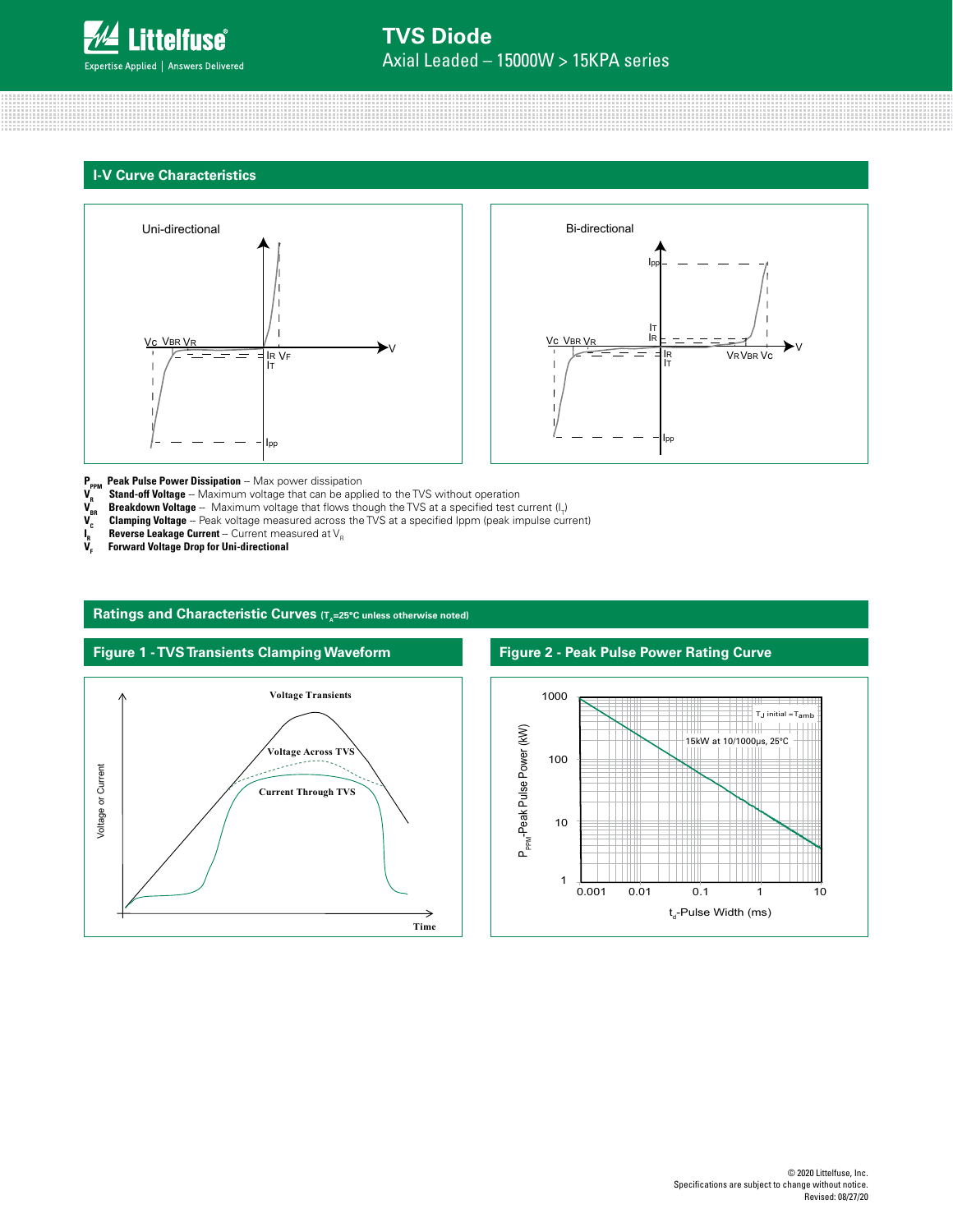

Derating in Percentage

0

25

50

Ratings and Characteristic Curves (T<sub>a</sub>=25°C unless otherwise noted) (Continued)

0 25 50 75 100 125 150 175 200  $T_{\rm J}$  - Initial Junction Temperature (°C)



# **Figure 5 - Typical Junction Capacitance**









### **Figure 6 - Typical Transient Thermal Impedance**



### **Figure 8 - Peak Forward Voltage Drop vs Peak Forward Current (Typical Values)**

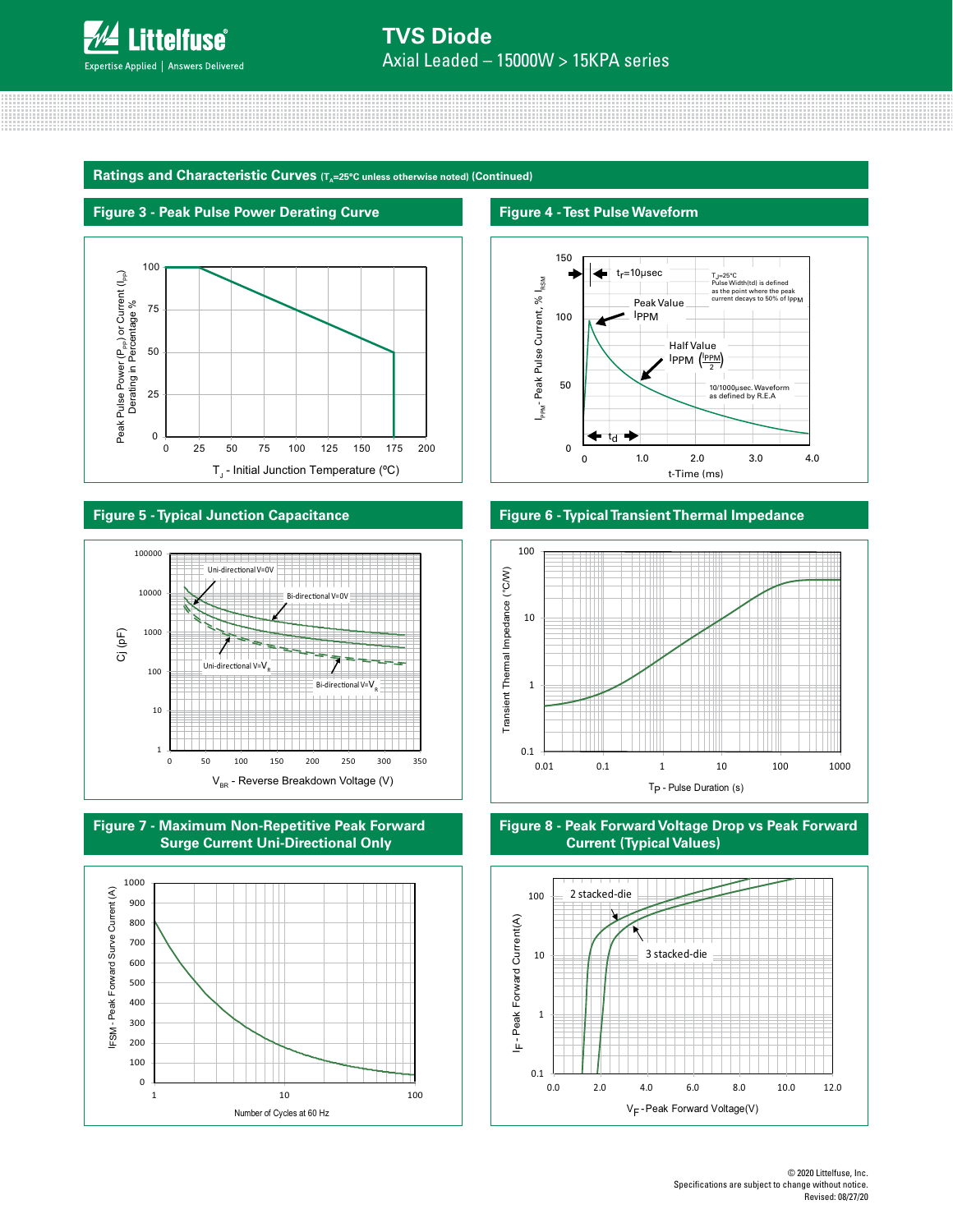### **Soldering Parameters**

| <b>Reflow Condition</b>                                    | Lead-free assembly                             |                    |  |
|------------------------------------------------------------|------------------------------------------------|--------------------|--|
|                                                            | - Temperature Min $(T_{s(min)})$               | $150^{\circ}$ C    |  |
| <b>Pre Heat</b>                                            | - Temperature Max $(T_{\text{simax}})$         | $200^{\circ}$ C    |  |
|                                                            | -Time (min to max) $(t_*)$                     | $60 - 180$ secs    |  |
| Average ramp up rate (Liquidus Temp $(T_{\alpha})$ to peak | 3°C/second max                                 |                    |  |
| $T_{S(max)}$ to $T_{A}$ - Ramp-up Rate                     | 3°C/second max                                 |                    |  |
| <b>Reflow</b>                                              | - Temperature (T <sub>a</sub> ) (Liquidus)     | $217^{\circ}$ C    |  |
|                                                            | - Time (min to max) $(t_$ )                    | $60 - 150$ seconds |  |
| Peak Temperature (T <sub>n</sub> )                         | $260+0/5$ °C                                   |                    |  |
|                                                            | Time within 5°C of actual peak Temperature (t) | $20 - 40$ seconds  |  |
| <b>Ramp-down Rate</b>                                      | 6°C/second max                                 |                    |  |
| Time 25°C to peak Temperature (T <sub>a</sub> )            | 8 minutes Max.                                 |                    |  |
| Do not exceed                                              | $260^{\circ}$ C                                |                    |  |



### **Flow/Wave Soldering (Solder Dipping)**

| <b>Peak Temperature:</b> | $265$ °C   |
|--------------------------|------------|
| Dipping Time:            | 10 seconds |
| Soldering:               | 1 time     |

| <b>Physical Specifications</b> |                                                       |  |  |
|--------------------------------|-------------------------------------------------------|--|--|
| Weight                         | $0.07$ oz., $2.5q$                                    |  |  |
| Case                           | P600 molded plastic body over passivated junction.    |  |  |
| Polarity                       | Color band denotes the cathode except Bipolar.        |  |  |
| <b>Terminal</b>                | Matte Tin axial leads, solderable per<br>JESD22-B102. |  |  |

### **Environmental Specifications**

| <b>High Temp. Storage</b>  | JESD22-A103 |
|----------------------------|-------------|
| <b>HTRB</b>                | JESD22-A108 |
| <b>Temperature Cycling</b> | JESD22-A104 |
| H3TRB                      | JESD22-A101 |
| <b>RSH</b>                 | JESD22-B106 |

### **Dimensions**



| <b>Dimensions</b> |            | <b>Inches</b> | <b>Millimeters</b> |                          |  |
|-------------------|------------|---------------|--------------------|--------------------------|--|
|                   | <b>Min</b> | <b>Max</b>    | <b>Min</b>         | <b>Max</b>               |  |
|                   | 1.000      | -             | 25.40              | $\overline{\phantom{a}}$ |  |
| R                 | 0.340      | 0.360         | 8.60               | 9.10                     |  |
|                   | 0.048      | 0.054         | 1.22               | 1.36                     |  |
|                   | 0.340      | 0.360         | 8.60               | 9.10                     |  |